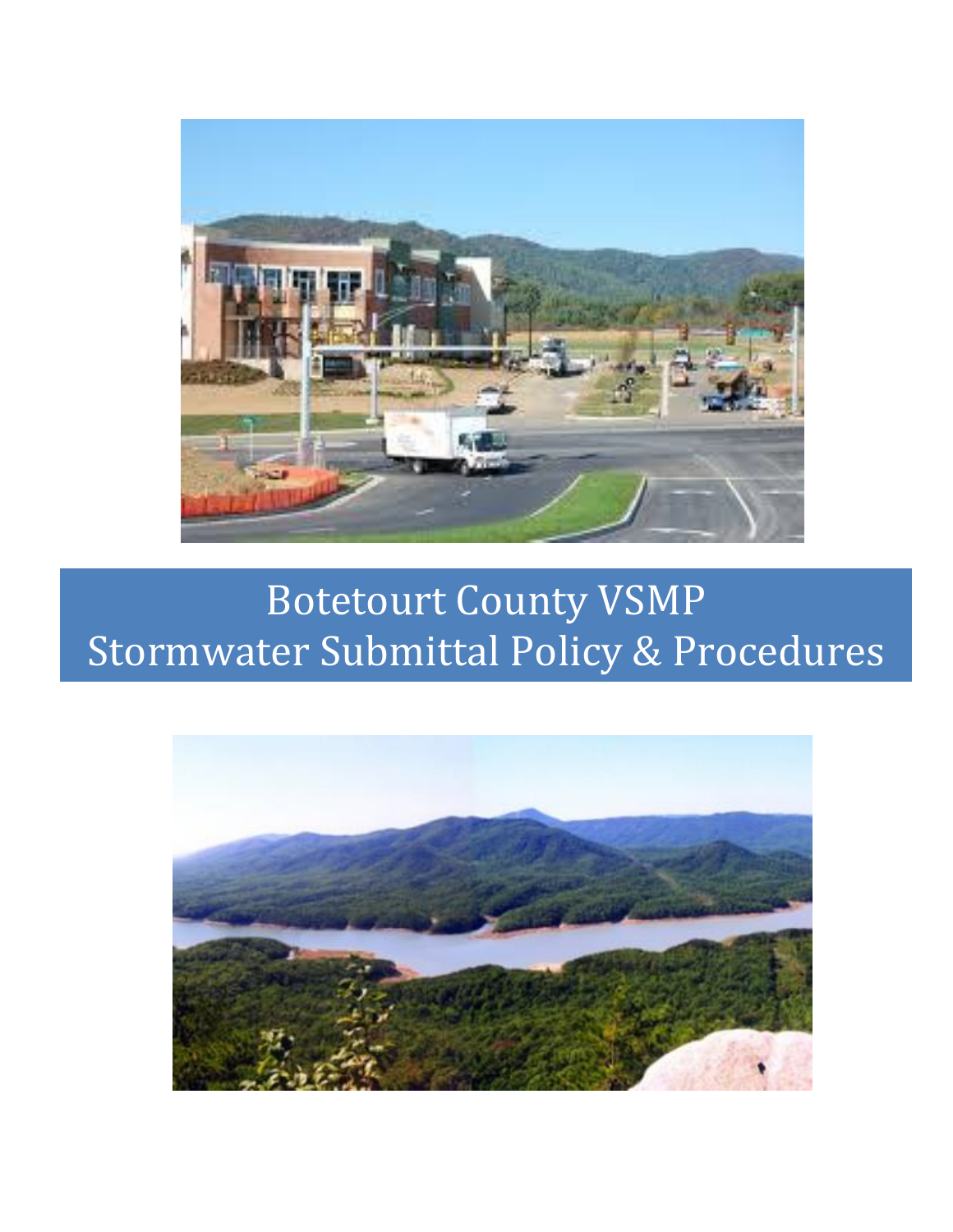# **BOTETOURT COUNTY STORMWATER SUBMITTAL POLICY AND PROCEDURES**

#### **Introduction**

- 1.1 Botetourt County Development Services Department is responsible for the Administration, Plan Review, Inspection and Enforcement Components of the VSMP within the County as well as any towns located therein.
- 1.2 Botetourt County's VSMP is a requirement in the Virginia Stormwater Management Program Permit Regulations and the Virginia Stormwater Management Act. All components of the local VSMP are based on 9VAC25-870 and do not contain more stringent provisions than the current VSMP regulations.
- 1.3 The following document was developed to provide guidance to developers, property owners and design professionals and to assist them in meeting the Botetourt County Code, Chapter 10, Erosion and Sediment Control; Stormwater Management (Chapt. 10) requirements. It serves as a supplement to existing State guidance manuals and was based on the requirements as established by 9VAC25-870, 9VAC25-880 and Virginia Stormwater Management Handbook, latest edition.
- 1.4 The requirements of the policy and procedures document shall apply to all land-disturbing activities that require a Construction General Permit under the VSMP Regulations. Exemptions to these regulations are as stated in the Chapt. 10, Sec. 10-53. Stormwater Permit Requirement; Exemptions.

#### **Submittal, Review and Approval Process**

2.1 Botetourt County requires the submission of a site development plan for commercial and residential development which shall be submitted to the Botetourt County Department of Development Services. Included in the site development plan shall be a complete SWPPP for review and approval prior to commencement of any land-disturbing activity.

The contents of the SWPP shall be according to Sec. 10-56 of Chapt. 10 and 9VAC25-870- 54. A SWPP shall include, but not be limited to, an approved erosion and sediment control plan, an approved stormwater management plan, a pollution prevention plan for regulated land-disturbing activities, and a description of any additional control measures necessary to address a TMDL's.

2.2 For requirements for the erosion and sediment control plan, see Botetourt County Code Chapter 10, Article II, Erosion and Sediment Control; Virginia Erosion and Sediment Control Handbook, Latest Edition and 9VAC25-84.

For requirements for the stormwater management plan, see Chapt. 10, Sec. 10-56 and 9VAC25-870-55.

For requirements for the pollution prevention plan, see Chapt. 10, Sec. 10-57 and 9VAC25- 870-56.

- 2.3 For requirements of the review and approval of the stormwater management plan, see Chapt. 10, Sec. 10-58 and 9VAC25-870-108.
- 2.4 Prior to notifying the applicant that the VSMP Construction General Permit (CGP) coverage has been authorized, the applicant must have completed the following: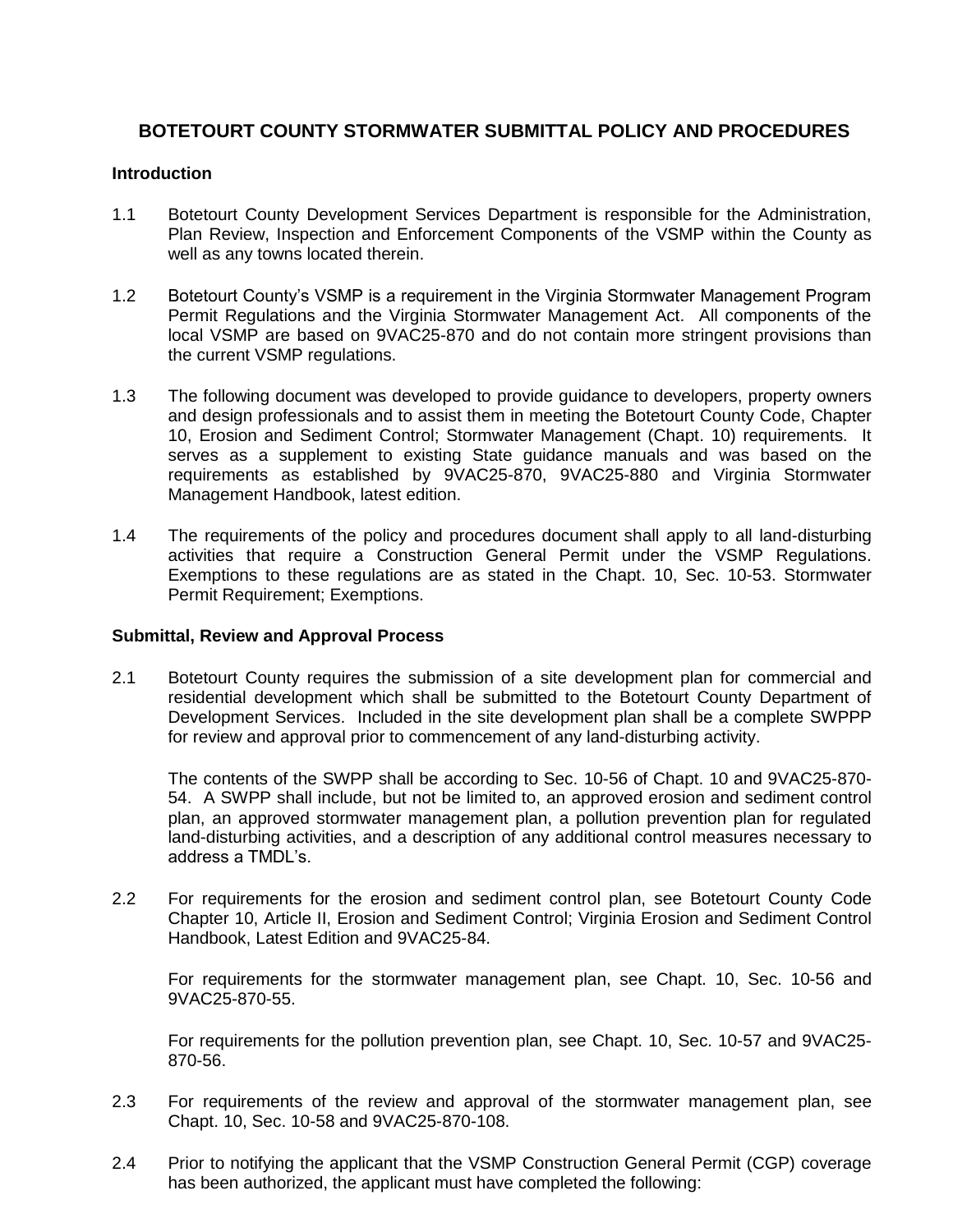- Obtained approval of an initial or complete stormwater management plan;
- Submitted a proposed right-of-way entry agreement or easement(s) from the owner, for the purposes of inspection and maintenance;
- Submitted proposed maintenance agreement with inspection schedule;
- Submitted a complete registration statement for the CGP; and
- Submitted the required fee form and fee.
- 2.4 For the requirements of the State permit application (registration statement), see 9VAC25- 88-50

#### **Long-term Maintenance and Inspections**

3.1 Botetourt County requires a Stormwater Infrastructure Maintenance Agreement to be recorded for all stormwater management basins and associated structures and BMP's. The maintenance agreement has a list of BMP's and required frequency of inspections.

For Long-term maintenance and inspection requirements, see Chapt. 10, Sec. 10-60, 9VAC25-870-58 and 9VAC25-870-112.

#### **Monitoring and Inspections**

4.1 For monitoring and inspection requirements, see Chapt. 10, Sec. 10-61 and 9VAC25-870- 114.

#### **Enforcement and Hearings**

5.1 For enforcement requirements, see Chapt. 10, Sec. 10-62, Sec. 10-63, Sec. 10-64, Sec. 10- 65, 9VAC25-870-116 and 9VAC25-870-118.

#### **Reporting and Recordkeeping**

6.1 For reporting and recordkeeping, see 9VAC25-870-126 and Section 3.8 of the Virginia Stormwater Management Handbook.

### **Requirements for a VSMP Surety**

7.1 For policies/procedures for obtaining and releasing performance bonds, see Chapt. 10, Sec. 10-67.

#### **VSMP Fee Schedule**

- 8.1 Fees are based on the State Fee Schedule. 50% of the total fee shall be paid at time of submittal for review and approval by the VSMP Authority. The remaining 50% shall be paid prior to the issuance of coverage under the General Permit for Discharges of Stormwater from Construction Activities.
	- **(a)** Fees to cover costs associated with implementation of a VSMP related to land disturbing activities and issuance of general permit coverage and VSMP authority permits shall be imposed in accordance with Table 1. **[NOTE: Such fee attributes include the costs associated with plan review, VSMP registration statement review, permit issuance,**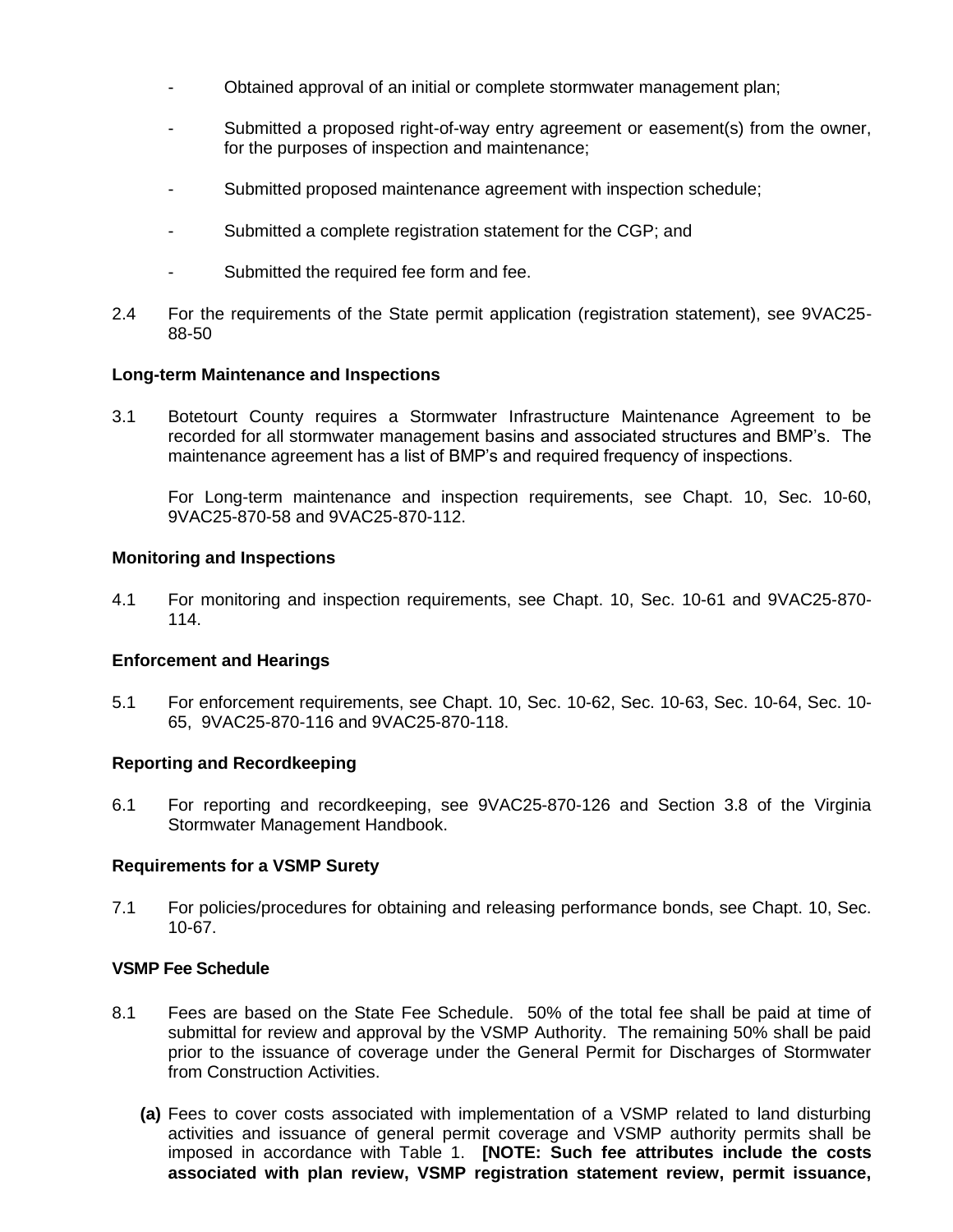**state-coverage verification, inspections, reporting, and compliance activities associated with land-disturbing activities as well as state program oversight costs.]** When a site or sites has been purchased for development within a previously permitted common plan of development or sale, the Applicant shall be subject to fees ("total fee to be paid by applicant" column) in accordance with the disturbed acreage of their site or sites according to Table 1.

**(b) Construction activity involving a single-family detached residential structure, within or outside a common plan of development or sale, shall not be required to pay the Department of Environmental Quality's portion of the fee noted below.**

#### **Table 1: Fees for permit issuance**

| <b>FEE TYPE</b>                                                                                                                                                                                                                                                                                                                                                                                                   | <b>TOTAL FEE TO BE PAID</b><br><b>BY APPLICANT</b><br>(includes both VSMP<br>authority and Depart-<br>ment portions where<br>applicable) |
|-------------------------------------------------------------------------------------------------------------------------------------------------------------------------------------------------------------------------------------------------------------------------------------------------------------------------------------------------------------------------------------------------------------------|------------------------------------------------------------------------------------------------------------------------------------------|
| Chesapeake Bay Preservation Act Land-Disturbing Activity (not subject<br>to General Permit coverage; sites within designated areas of<br>Chesapeake Bay Act localities with land-disturbance acreage equal to<br>or greater than 2,500 square feet and less than 1 acre)                                                                                                                                          | \$290                                                                                                                                    |
| General/Stormwater Management - Small Construction Activity/Land<br>Clearing (Areas within common plans of development or sale with land<br>disturbance acreage less than 1 acre or areas involving a single family<br>detached residential structure with a site or area, within or outside a<br>common plan of development or sale, that is equal to or greater than<br>one acre but not less than five acres.) | \$290                                                                                                                                    |
| General/Stormwater Management - Small Construction Activity/Land<br>Clearing (Sites or areas within common plans of development or sale<br>with land disturbance acreage equal to or greater than 1 acre and less<br>than 5 Acres)                                                                                                                                                                                | \$2,700                                                                                                                                  |
| General/Stormwater Management - Large Construction Activity/Land<br>Clearing (Sites or areas within common plans of development or sale<br>with land disturbance acreage equal to or greater than 5 acres and less<br>than 10 acres)                                                                                                                                                                              | \$3,400                                                                                                                                  |
| General/Stormwater Management - Large Construction Activity/Land<br>Clearing [Sites or areas within common plans of development or sale<br>with land disturbance acreage equal to or greater than 10 acres and<br>less than 50 acres]                                                                                                                                                                             | \$4,500                                                                                                                                  |
| General/Stormwater Management - Large Construction Activity/Land<br>Clearing (Sites or areas within common plans of development or sale<br>with land disturbance acreage equal to or greater than 50 acres and                                                                                                                                                                                                    | \$6,100                                                                                                                                  |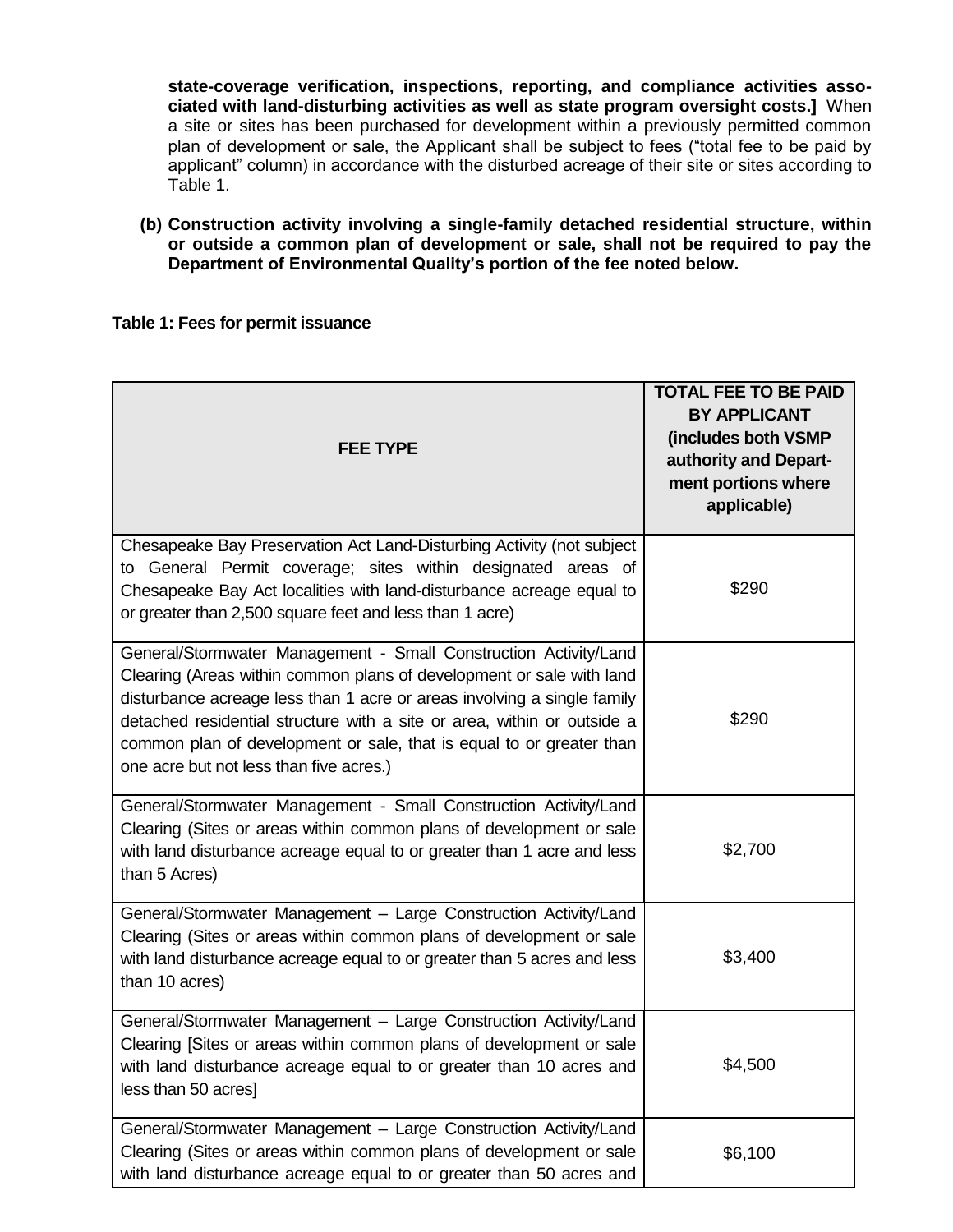| less than 100 acres)                                                                                                                                                                                         |         |
|--------------------------------------------------------------------------------------------------------------------------------------------------------------------------------------------------------------|---------|
| General/Stormwater Management - Large Construction Activity/Land<br>Clearing (Sites or areas within common plans of development or sale<br>with land disturbance acreage equal to or greater than 100 acres) | \$9,600 |

\* If the project is completely administered by the Department such as may be the case for a state or federal project or projects covered by individual permits, the entire applicant fee shall be paid to the Department.

(c) Fees for the modification or transfer of registration statements from the general permit issued by the State Board shall be imposed in accordance with Table 2. If the general permit modifications result in changes to stormwater management plans that require additional review by Botetourt County, such reviews shall be subject to the fees set out in Table 2. The fee assessed shall be based on the total disturbed acreage of the site. In addition to the general permit modification fee, modifications resulting in an increase in total disturbed acreage shall pay the difference in the initial permit fee paid and the permit fee that would have applied for the total disturbed acreage in Table 1. **[NOTE: Fees specified in this Subsection go to the locality.]**

## **Table 2: Fees for the modification or transfer of registration statements for the General Permit for Discharges of Stormwater from Construction Activities**

| <b>TYPE OF PERMIT</b>                                                                                                                                                                                                                  | <b>FEE AMOUNT</b> |
|----------------------------------------------------------------------------------------------------------------------------------------------------------------------------------------------------------------------------------------|-------------------|
| General/Stormwater Management - Small Construction Activity/Land<br>Clearing (Areas within common plans of development or sale with land<br>disturbance acreage less than 1 acre)                                                      | \$20              |
| General/Stormwater Management - Small Construction Activity/Land<br>Clearing (Sites or areas within common plans of development or sale with<br>land disturbance acreage equal to or greater than 1 and less than 5 acres)             | \$200             |
| General/Stormwater Management - Large Construction Activity/Land<br>Clearing (Sites or areas within common plans of development or sale with<br>land disturbance acreage equal to or greater than 5 acres and less than 10<br>acres)   | \$250             |
| General/Stormwater Management - Large Construction Activity/Land<br>Clearing (Sites or areas within common plans of development or sale with<br>land disturbance acreage equal to or greater than 10 acres and less than<br>50 acres)  | \$300             |
| General/Stormwater Management - Large Construction Activity/Land<br>Clearing (Sites or areas within common plans of development or sale with<br>land disturbance acreage equal to or greater than 50 acres and less than<br>100 acres) | \$450             |
| General/Stormwater Management - Large Construction Activity/Land<br>Clearing (Sites or areas within common plans of development or sale with<br>land disturbance acreage equal to or greater than 100 acres)                           | \$700             |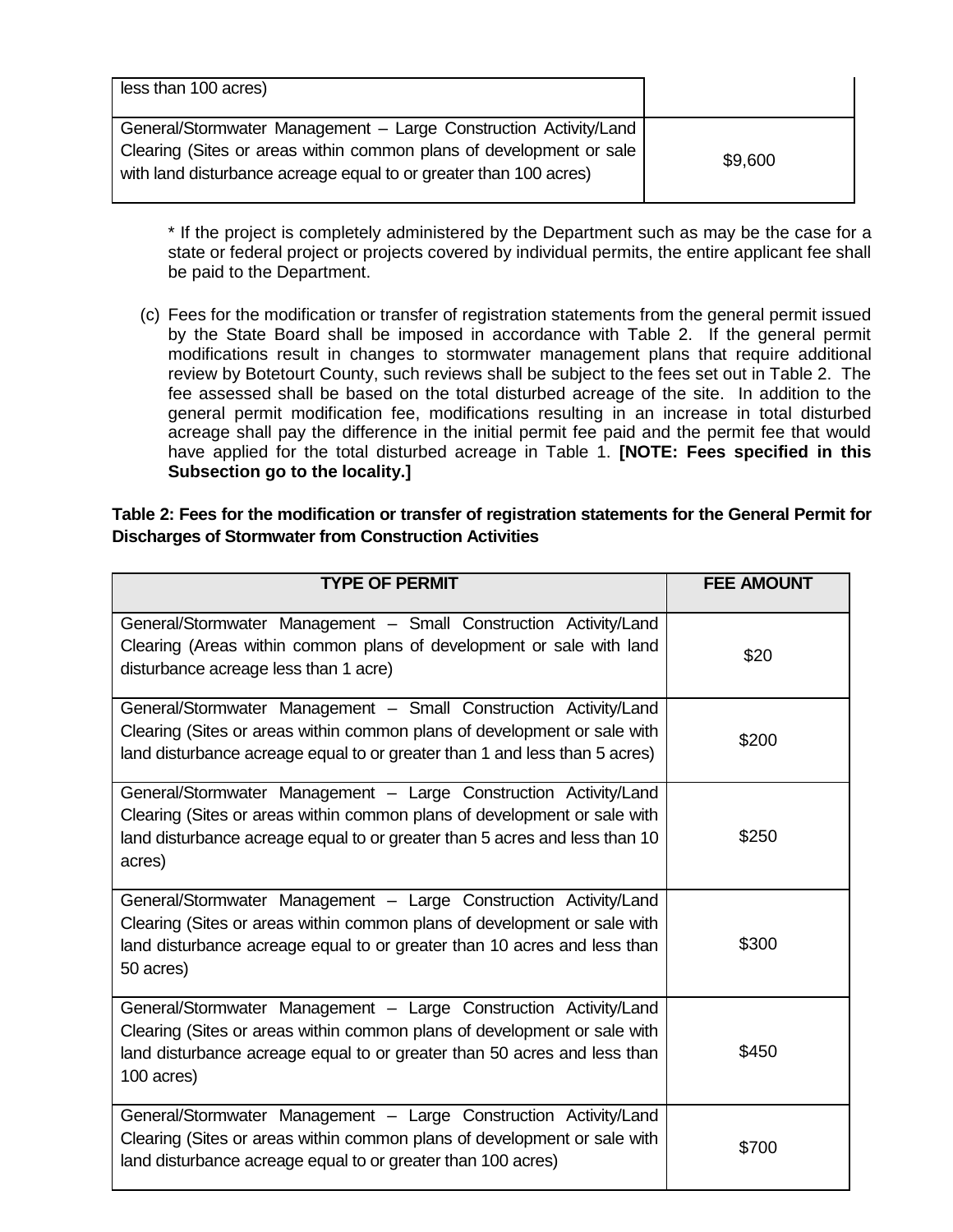(d) The following annual permit maintenance shall be imposed in accordance with Table 3, including fees imposed on expired permits that have been administratively continued. With respect to the general permit, these fees shall apply until the permit coverage is terminated. **[NOTE: Fees specified in this Subsection go to the locality.]**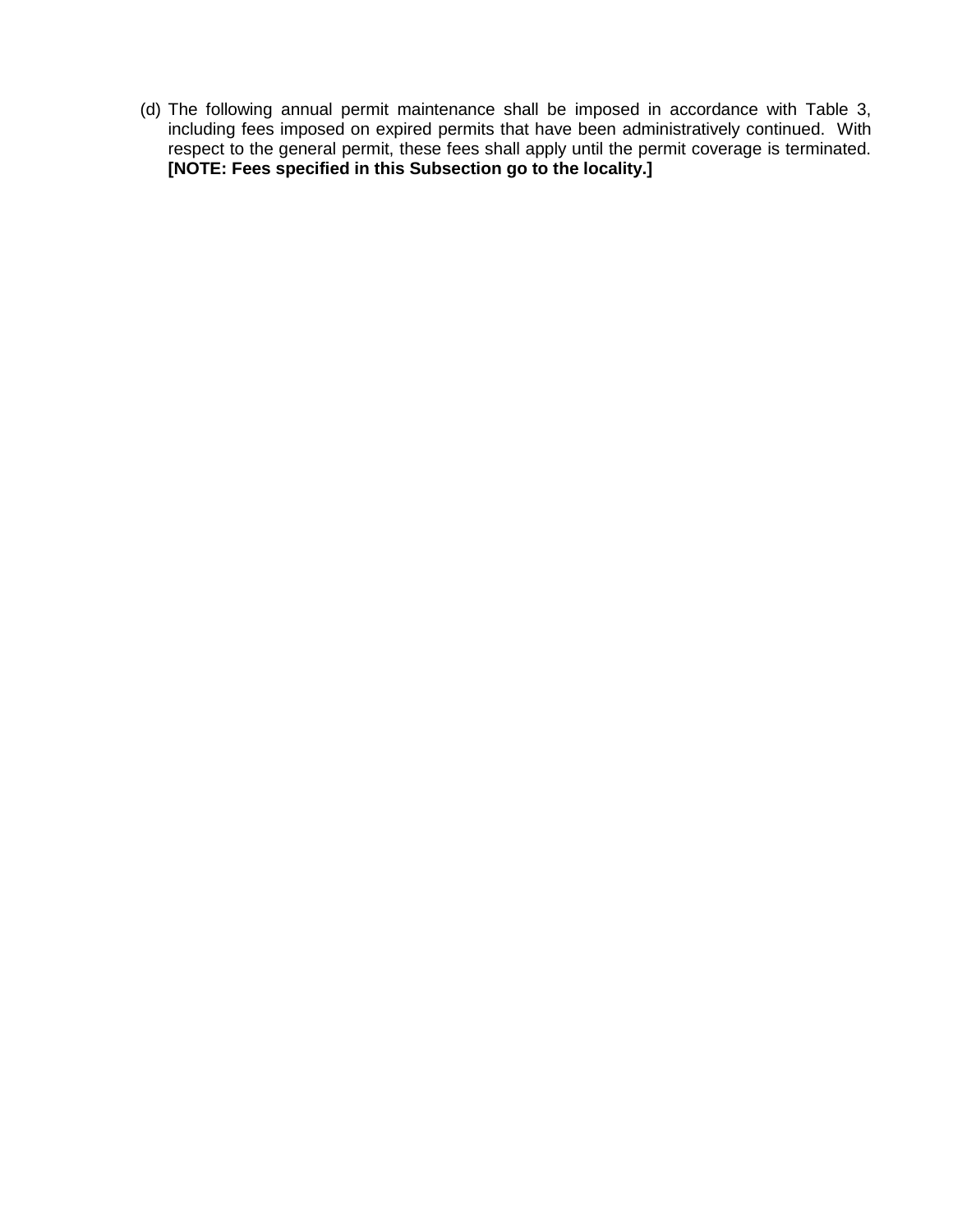#### **Table 3: Permit Maintenance Fees**

| <b>TYPE OF PERMIT</b>                                                                                                                                                                                                                                                    | <b>FEE AMOUNT</b> |
|--------------------------------------------------------------------------------------------------------------------------------------------------------------------------------------------------------------------------------------------------------------------------|-------------------|
| Chesapeake Bay Preservation Act Land-Disturbing Activity (not subject<br>to General Permit coverage; sites within designated areas of<br>Chesapeake Bay Act localities with land-disturbance acreage equal to<br>or greater than 2,500 square feet and less than 1 acre) | \$50              |
| General/Stormwater Management - Small Construction Activity/Land<br>Clearing (Areas within common plans of development or sale with land<br>disturbance acreage less than 1 acre)                                                                                        | \$50              |
| General/Stormwater Management - Small Construction Activity/Land<br>Clearing (Sites or areas within common plans of development or sale<br>with land disturbance equal to or greater than 1 acre and less than 5<br>acres)                                               | \$400             |
| General/Stormwater Management - Large Construction Activity/Land<br>Clearing (Sites or areas within common plans of development or sale<br>with land disturbance acreage equal to or greater than 5 acres and less<br>than 10 acres)                                     | \$500             |
| General/Stormwater Management - Large Construction Activity/Land<br>Clearing (Sites or areas within common plans of development or sale<br>with land disturbance acreage equal to or greater than 10 acres and<br>less than 50 acres)                                    | \$650             |
| General/Stormwater Management - Large Construction Activity/Land<br>Clearing (Sites or areas within common plans of development or sale<br>with land disturbance acreage equal to or greater than 50 acres and<br>less than 100 acres)                                   | \$900             |
| General/Stormwater Management - Large Construction Activity/Land<br>Clearing (Sites or areas within common plans of development or sale<br>with land disturbance acreage equal to or greater 100 acres)                                                                  | \$1,400           |

General permit coverage maintenance fees shall be paid annually to the **County** by the anniversary date of general permit coverage. No permit will be reissued or automatically continued without payment of the required fee. General permit coverage maintenance fees shall be applied until a Notice of Termination is effective.

- (e) The fees set forth in Subsections (a) through (c) above, shall apply to:
	- (1) All persons seeking coverage under the general permit.
	- (2) All permittees who request modifications to or transfers of their existing registration statement for coverage under a general permit.
	- (3) Persons whose coverage under the general permit has been revoked shall apply to the Department for an Individual Permit for Discharges of Stormwater From Construction Activities.
	- (4) Permit and permit coverage maintenance fees outlined under Section 1-15 (c) may apply to each general permit holder.
- (f) No general permit application fees will be assessed to:
	- (1) Permittees who request minor modifications to general permits as defined in Section 1-2 of this Ordinance. Permit modifications at the request of the permittee resulting in